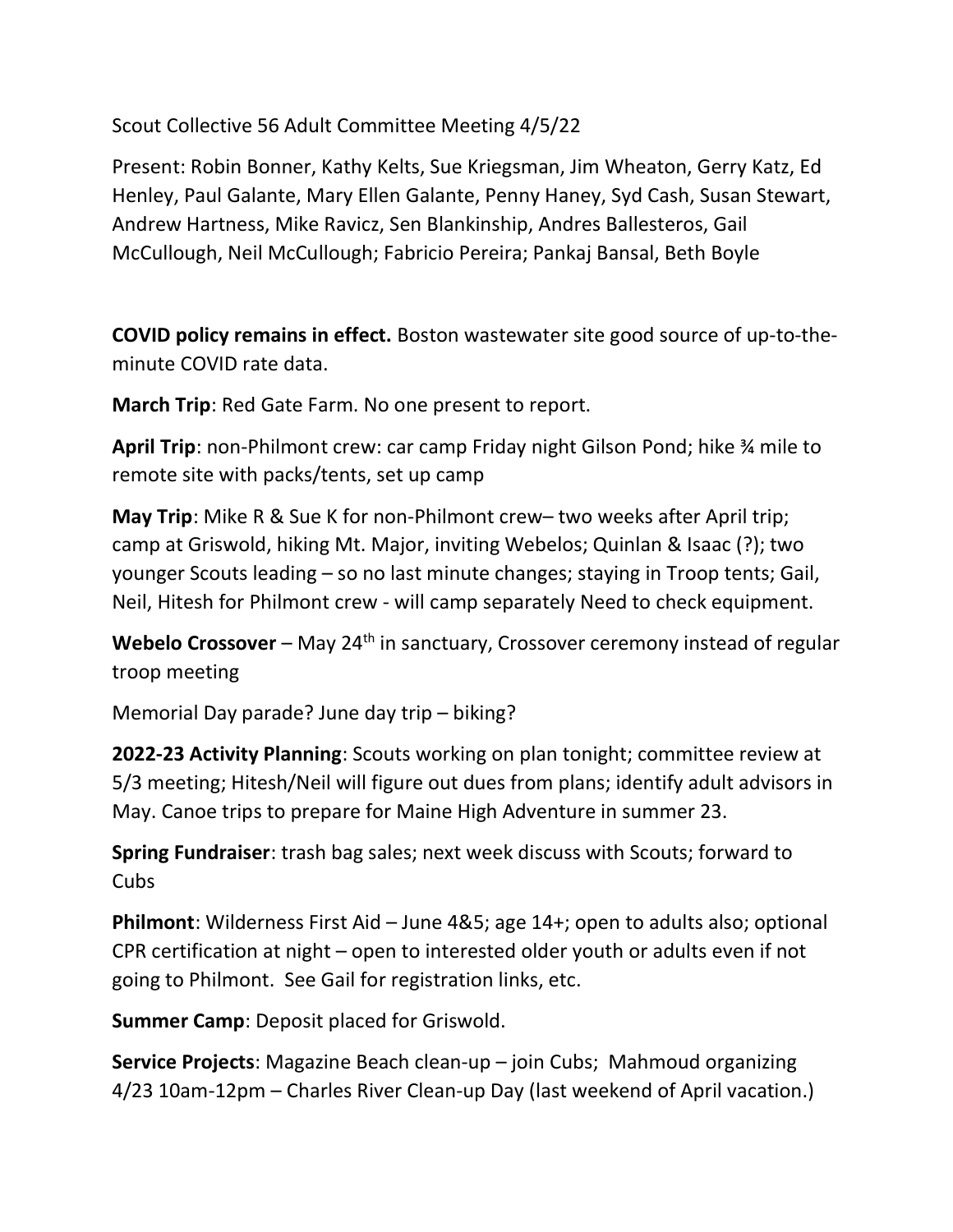Cub Scouts Sat 4/9 11:30am Pinewood Derby set-up; must be cleaned up by 6:30; need Scouts and adults to help. Sen will send out email.

Recruitment: not active at the moment; Susan proposes exit interviews for youth who leave the troop to learn more about their experiences, positive and negative; recruiting refugee Scouts/Ukrainians?

## Training:

- Several adults currently taking Wood Badge "tickets": 5 items of personal & unit development;
	- $\circ$  Ed history of diversity; Scouting journey to independence using former Scouts as role models; survey former Scouts about how Scouting helped them – memory book – photo in youth and adulthood – for Court of Honor; digitalizing to share;
	- o Paul offer Environmental Sustainability merit badge; offer recruitment info session in Spanish (Andres) & Haitian Creole (French); update website; support 4 Life Scouts on path to Eagle; recognize adults at Court of Honor.
	- o Mary Ellen: goal Scouts eating healthy meals; work with youth using games and group exercises to learn about nutrition; teach cooking merit badge with cultural representation AND allergy planning, planning for vegetarians, planning for religious food traditions (Halal, Kosher); tools for meal planning, creating shopping lists, budgeting for youth for trips; work with quartermaster to figure out food storage to avoid duplicate purchases/food waste;
	- o Diane: improving communication for adults (not present to share her ideas.)
- National Youth Leadership Training (NYLT) two weekends: email from Liz because older Scouts (14 yrs+) not going to troop week at summer camp; Emily & Kevin NYLT in August – others?; by age 15-16 youth typically become counselors at summer camp; CIT for age 14;
- National Advanced Youth Leadership training at all of the high adventure bases: 2 weeks program, not a trek;
- Jim & Syd working on general training plan for troop